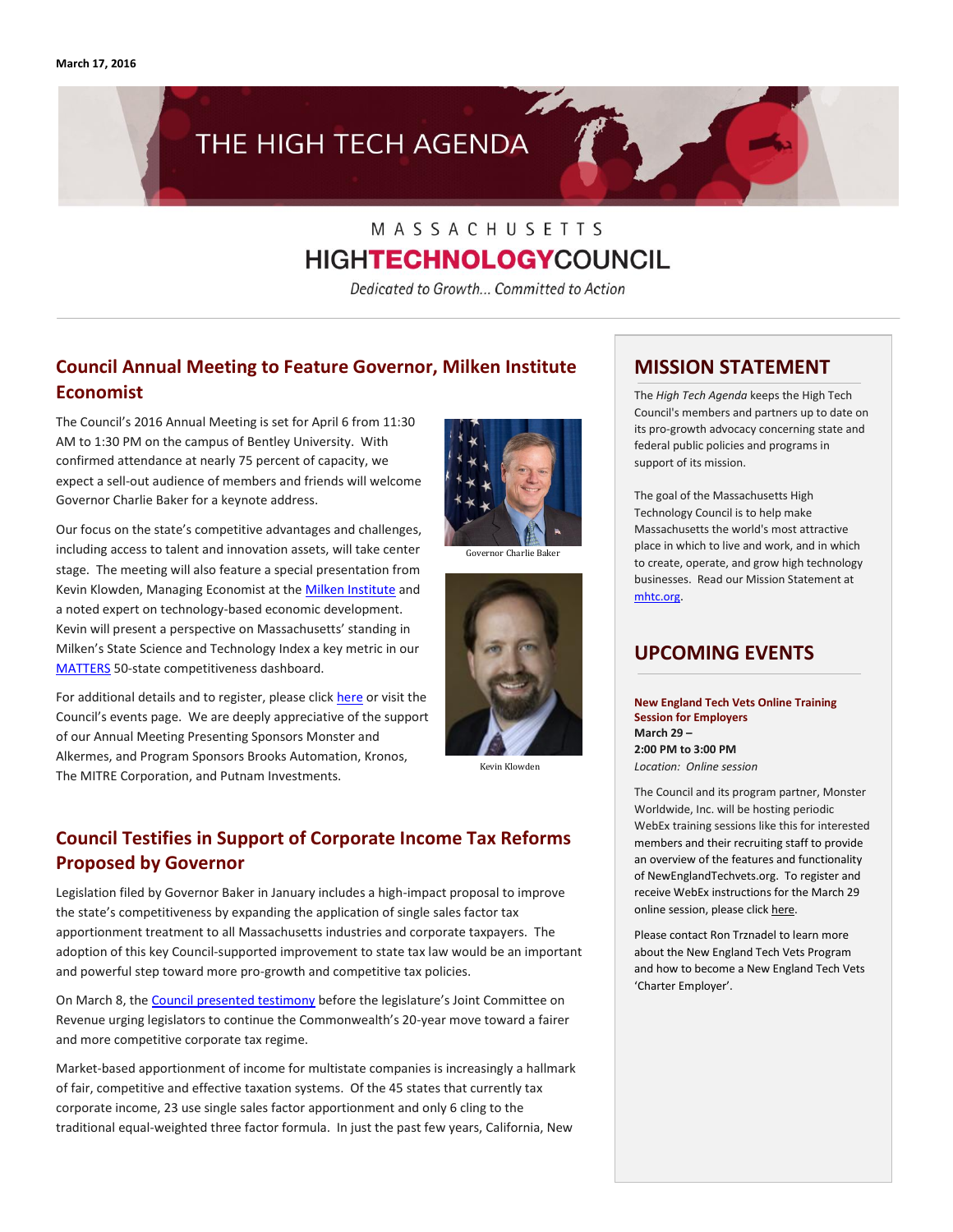York, Pennsylvania, North Carolina, Connecticut and Rhode Island have adopted far-reaching single sales factor tax reforms.

The Council's testimony called on legislators to recognize that a growing number of Massachusetts-headquartered technology firms that are taxed under single sales factor apportionment in other states and believe strongly they should have the benefit of similar policy in Massachusetts.

# **MATTERS Workforce Data Spurs Boston Globe Feature on Demand for Tech Talent**

On February 19, the Boston Globe's Business Section ran an extensive front page feature [article](http://www.mhtc.org/the-war-for-tech-talent-escalates/) on the difficulties Massachusetts employers face in hiring and retaining technology talent, reinforcing the Council's consistent message that while our workforce is strong, intense demand for talent is a growing challenge for tech employers. The article was the result of a series of interviews with Council staff and senior leaders from Monster Worldwide, a key partner and supporter of [MATTERS: The Massachusetts Technology,](http://matters.mhtc.org/)  [Talent and Economic Reporting System.](http://matters.mhtc.org/) The Globe article keyed off of the "Hiring Difficulty for Technology Industries" metric in MATTERS which is produced by Monster in partnership with Wanted Analytics.

# **Council Testifies in Support of Charter School Expansion Ballot Question**

In February, the Council Board of Directors reaffirmed our support for the expansion of public charter schools as a key Council priority and directed Council staff to continue efforts to coordinate joint advocacy by a broad group of Massachusetts business organizations.

On March 7, the Council testified before the legislature's Joint Committee on Education in support of the further expansion of charter schools. The Counc[il's testimony](http://www.mhtc.org/wp-content/uploads/2016/03/MHTC_Testimony_Charter-School-Ballot-Question-3.7.16-FINAL-PDF.pdf) reinforced our continued support for the **pending charter school ballot question** but also urged legislators to find a legislative solution.

In an exchange with the Committee's Chairmen, the Council's Mark Gallagher highlighted the economic imperative of eliminating the public school achievement gap]. "Our members tell us the same thing all the time: I have a hard time getting the people I need with the right education and skills, but if they have those skills, people can write their own ticket,'" he said. "We need to put more people in a position to do that. We believe the continued improvement of public education, including public charter schools, is key."

The Council applauded legislative leaders for their focus on the issue and but cautioned that any viable legislative solution must include a meaningful and sustainable response to student and parent demand and avoid negative impacts on the financing and governance model that has empowered the success of public charter schools to date.

## **UPCOMING EVENTS**

#### **Bio-IT World Conference & Expo April 5-7 –**

Location: Seaport World Trade Center, Boston, MA

We are pleased to invite Council members to take part in the 2016 Bio-IT World Conference & Expo. This event will unite 3,000+ life sciences, pharmaceutical, clinical, healthcare, and IT professionals from more than 30 countries. Th[e 2016 plenary keynote sessions](http://www.bio-itworldexpo.com/Bio-It_Expo_Content.aspx?id=155189) will cover the breadth of the Bio-IT landscape and will include presentations by Boston Children's Hospital's Catherine Brownstein, IBM Watson Health's

#### **MHTC 2016 Annual Meeting**

**April 6 – 11:30 AM - 2:00 PM** *Location: Bentley University – Waltham, MA*

A summary of this event may be found in this edition of The High Tech Agenda. For additional details and to register, please visit the [Council's events page](http://www.mhtc.org/mhtc-2016-annual-meeting/).

#### **MHTC 2016 Roundtable Series: U.S. Representatives Katherine Clark and Joseph Kennedy III**

**May 3 – 11:30 AM to 1:30 PM** *Location: MHTC offices – Waltham, MA*

On May 3, the Council will welcome Congresswoman Katherine Clark and Congressman Joseph P. Kennedy III for a CEO Roundtable on "The Innovation Economy: Opportunities for Public-Private Partnership."

Seating is limited, so RSVP now by visiting the Council's [event registration page.](https://mhtc-2016-roundtable-clark-kennedy-05032016.eventbrite.com/)

#### **MHTC Talent Development Policy Team Meeting**

**May 4 – 8:30 AM to 10:30 AM** *Location: MHTC offices – Waltham, MA*

The Council's Talent Development Policy Team (TDPT) meets regularly to develop and shape the Council's education and workforce priorities and initiatives and develop highlyusable data and analysis of key talent and education metrics that are relevant to high tech companies.

Participating members, kindly RSVP via calendar response or email t[o Ron Trznadel.](http://mail%20to:%20ron@mhtc.org/)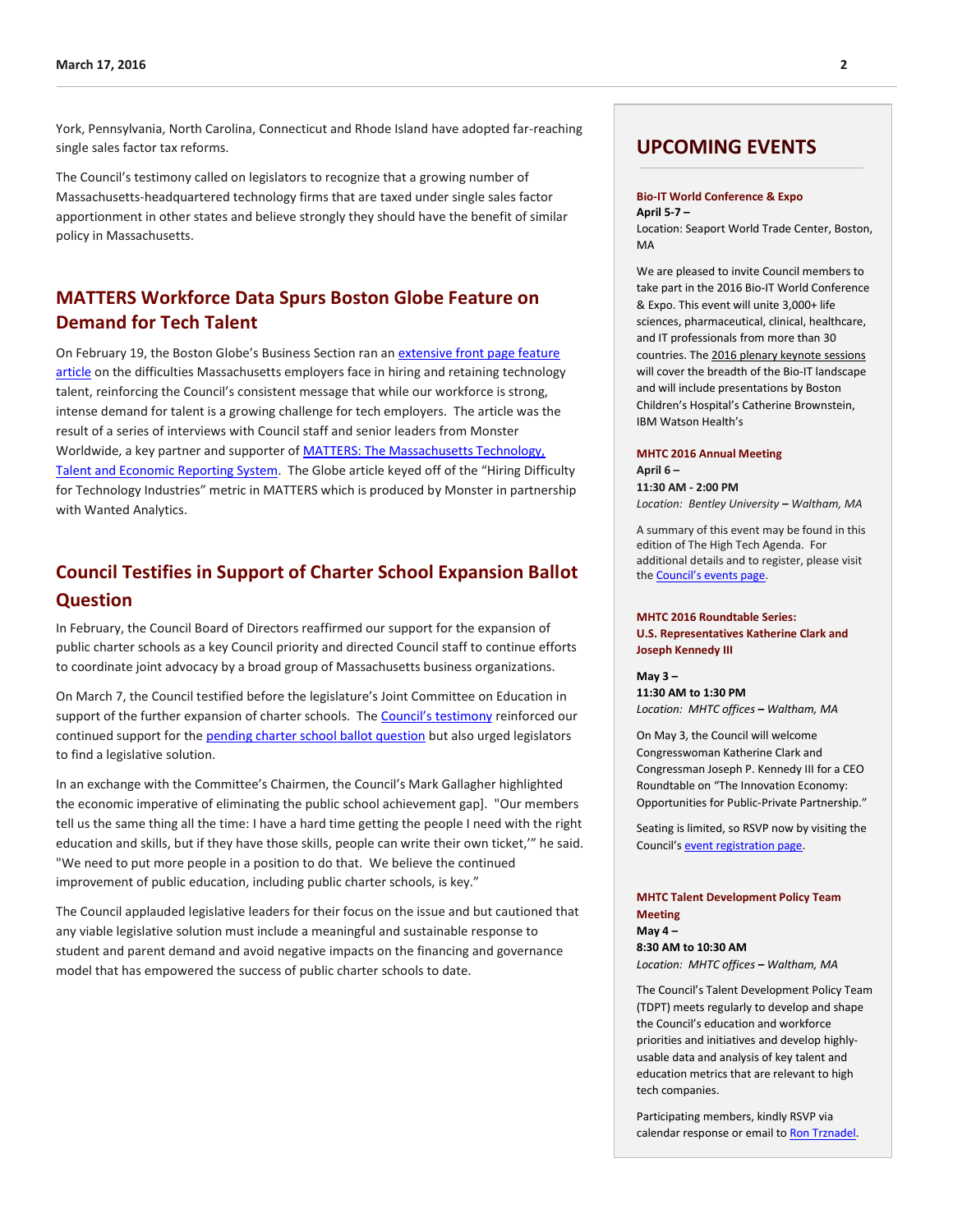#### **Council Votes to Oppose Graduated Income Tax Initiative**

At its February 25 meeting, the Council's Board of Directors formally voted to oppose the proposed amendment to the Massachusetts Constitution that would authorize and impose a graduated income tax. The proposal, backed by group of public and private-sector unions would impose a 4% additional tax on any individual income over \$1M annually. Based on the state's current income tax flat rate of 5.15%, individuals would pay at a 9.15% rate, among the highest marginal tax rates anywhere in the nation and the third highest marginal income tax rate among the Council's [Peer Technology States.](http://matters.mhtc.org/about)

If adopted, Massachusetts would be the only state in the country to impose a constitutionally mandated graduated income tax — a distinction that undoubtedly would damage Massachusetts' competitive climate for business and investment. The proposal would also undermine the state's fiscal discipline and add instability to Massachusetts' financial footing by further narrowing the tax base on which a significant increase in state spending is founded.

Other states that have imposed significantly higher tax rates upon higher income earners have experienced an outflow of high net worth individuals including many job creators, start-up investors, and philanthropists. In recent years, Maryland saw significant revenue outflows when more than 30,000 high income residents fled to other states in response to a similar graduated income tax

To be adopted, the constitutional amendment will ultimately need to be approved by a majority of voters on the November 2018 statewide ballot. Before it can appear before voters in 2018, it must first be approved by two successive biennial legislatures meeting in Constitutional Convention.

In [a February 3 letter to lawmakers,](http://www.mhtc.org/wp-content/uploads/2016/03/MHTC_Letter-to-House-re-Graduated-Income-Tax-2.3.16-FINAL.pdf) the Council had renewed its call on lawmakers to consider the significant anti-competitive impacts of the proposal and reject it. The Constitutional Convention will meet twice before the summer recess when the measure may be taken up.

## **Upcoming Council Roundtables**

**Patricia Flynn, Bentley University – Women in Corporate Leadership**



The Council will welcome Patricia Flynn, Trustee Professor of Economics & Management, and Former Dean of the McCallum Graduate School of Business, Bentley University on May 19 for a roundtable discussion on "Women in Corporate Leadership" from 10:00 AM to 11:30 AM at Council offices in Waltham, MA.

While there is evidence of growing equality within firms, substantial gender gaps remain in C-suites and boardrooms throughout the corporate world. Among S&P 500 firms, for example, women constitute less than 5% of the CEOs and fewer than 20% of the Patricia Flynn directors. Issues involve the pool of qualified women available, as well **additional 2016 Council events.** 

as corporate culture and practices, including the ways individuals are selected for these positions. At the board level, mandatory quotas and voluntary targets are on the rise, especially in Europe. These have often resulted in significant increases in women in the boardroom. There is no national U.S. policy regarding gender and board composition, although some states, including California and Massachusetts, have passed non-binding resolutions to expand the number of women on corporate boards.

Pat will highlight these patterns and trends, and then lead a discussion on best practices for promoting women in corporate leadership. Click [here](http://mhtc-2016-roundtable-flynn-05192016.eventbrite.com/) to register for this insightful event.

## **UPCOMING EVENTS**

#### **MHTC Government Relations Committee Meeting May 12 – 10:00 AM to 12:00 PM**

*Location: TripAdvisor* **–** *Needham, MA*

The Government Relations Committee (GRC) is a forum for public policy and government relations professionals from member companies to network with peers and colleagues and share intelligence and ideas about pending state and federal issues of common interest. It also serves as an important mechanism to inform and support MHTC's policy and advocacy agenda and

Participating members, kindly RSVP via calendar response or email t[o Ron Trznadel.](http://mail%20to:%20ron@mhtc.org/)

strategy.

#### **MHTC 2016 Roundtable Series: Patricia Flynn, Bentley University Presents Women in Corporate Leadership May 19 –**

**10:00 AM to 11:30 AM** *Location: MHTC offices – Waltham, MA*

The Council welcomes Patricia Flynn, Trustee Professor of Economics & Management, and Former Dean of the McCallum Graduate School of Business, Bentley University for a roundtable discussion on women in corporate leadership.

Pat will highlight these patterns and trends, and then lead a discussion on best practices for promoting women in corporate leadership. Clic[k here](http://mhtc-2016-roundtable-flynn-05192016.eventbrite.com/) to register.

#### **MHTC Board of Directors Meeting May 24 – 10:00 AM to 12:00 PM**

*Location: MKS Instruments – Andover, MA*

This meeting is graciously being hosted by Council member MKS Instruments. Please RSVP via calendar response or email to Julie [Champion.](mailto:mail%20to:%20julie@mhtc.org)

**Please visit ou[r Events Calendar](http://www.mhtc.org/events/mhtc-events-calendar/) for**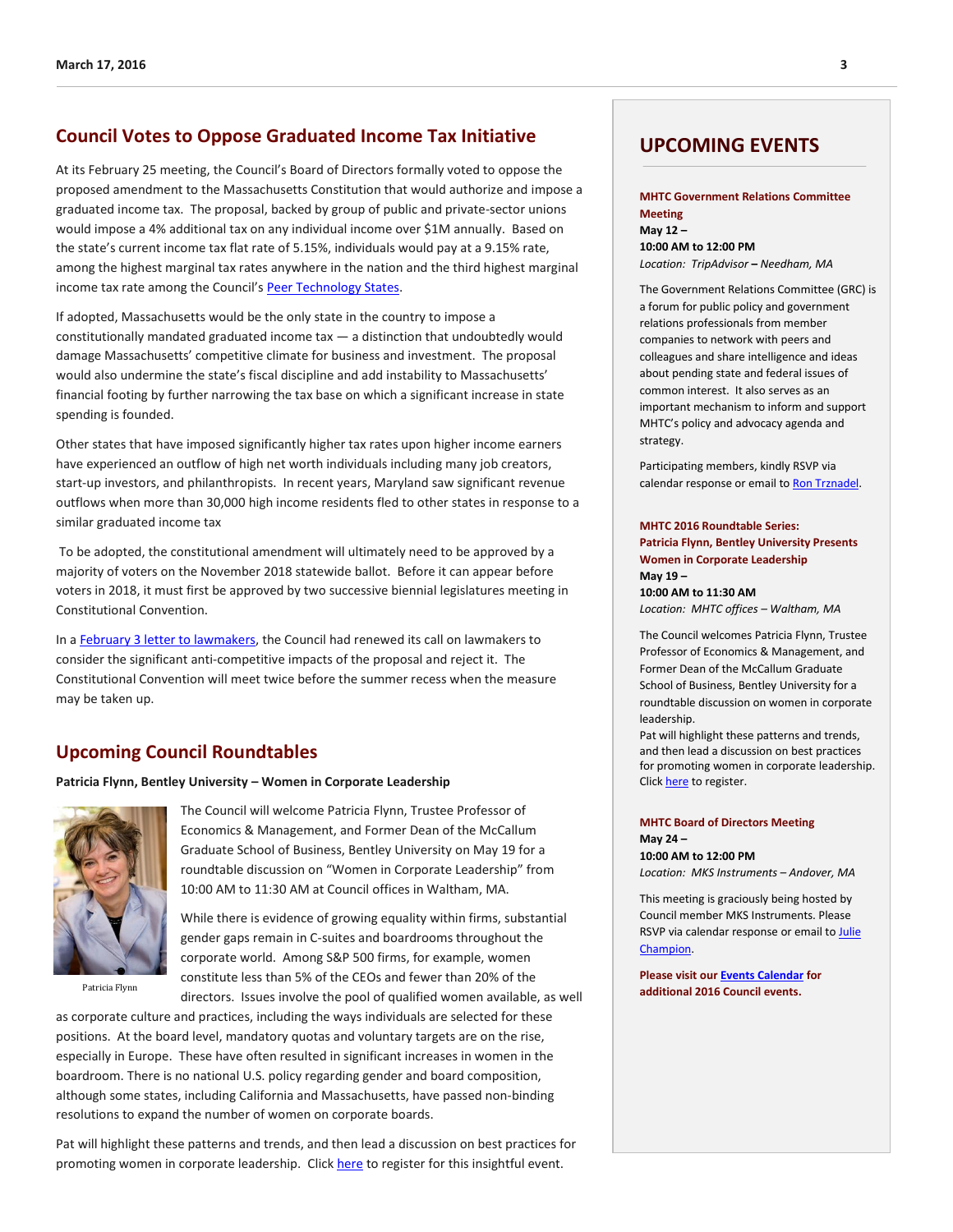#### **US Representatives Clark and Kennedy**



Congresswoman Katherine Clark



Congressman Joe Kennedy III

On May 3, the Council will welcome Congresswoman Katherine Clark and Congressman Joseph P. Kennedy III for a CEO Roundtable on "The Innovation Economy: Opportunities for Public-Private Partnership."

Council members are invited to join fellow technology leaders and two of Massachusetts rising political stars for a dynamic discussion on the innovation economy and how Congress and technology organizations can partner to facilitate job creation and investment, foster research and development, and support the continued growth and success of the Massachusetts innovation economy.

The Roundtable will take place from 11:30 AM to 1:30 PM at the Council's offices at 850 Winter Street in Waltham. Seating is limited, so RSVP now by visiting the Council's [event registration page.](https://mhtc-2016-roundtable-clark-kennedy-05032016.eventbrite.com/)

# **Council DHS Science and Technology Innovation Discussion Series**

The fact that we're seeing more evolving threats, critical infrastructure vulnerabilities, and intensified natural disasters means the US must think and act differently about the role science and technology plays in keeping our nation safe. Additionally, to maintain public services, keep commerce running, and ensure education, healthcare, and banking systems go uninterrupted, we must also find more efficient ways of carrying out Dept. of Homeland Security missions.

The Department of Homeland Security Science and Technology (S&T) directorate is thinking about how to get ahead of these complex challenges, and is partnering with the Mass. High

Tech Council. S&T is collaborating with nationwide innovation districts to help identify and employ technology solutions to ensure our nation is safer and more resilient. The High Tech Council is coordinating the DHS discussion in Boston on May 24, 2016 and will focus on: "Preparing for a hyper-connected future and understanding how the Internet of Things (IoT) will impact our collective security."



Information about this invitation-only discussion with Dr. Reggie

Brothers, Under Secretary for Science and Technology at the U.S. Department of Homeland Security will be distributed to Council members in the coming weeks. For more information, please contact Council president Chris Anderson [\(chris@mhtc.org\)](mailto:chris@mhtc.org).

## **BOARD OF DIRECTORS**

Analog Devices, Inc. Analogic Corporation Bain Capital LLC Bentley University Boston Scientific Corporation Canaccord Genuity Inc. Carruth Capital LLC Choate Hall & Stewart LLP Continuum Managed Services LLC Dassault Systèmes Americas Corp. Deloitte & Touche LLP Dunn Rush & Co. LLC EnerNOC Inc. Goodwin Procter LLP KPMG LLP Kronos Incorporated Mercury Systems Inc. Millipore Sigma MKS Instruments Inc. ML Strategies LLC Monster Worldwide Inc. Northeastern University Parthenon-EY PTC Radius Health Inc. Stratus Technologies Inc. Textron Systems The Charles Stark Draper Laboratory Inc. The Kraft Group The L.S. Starrett Company The MITRE Corporation Trinity Partners LLC